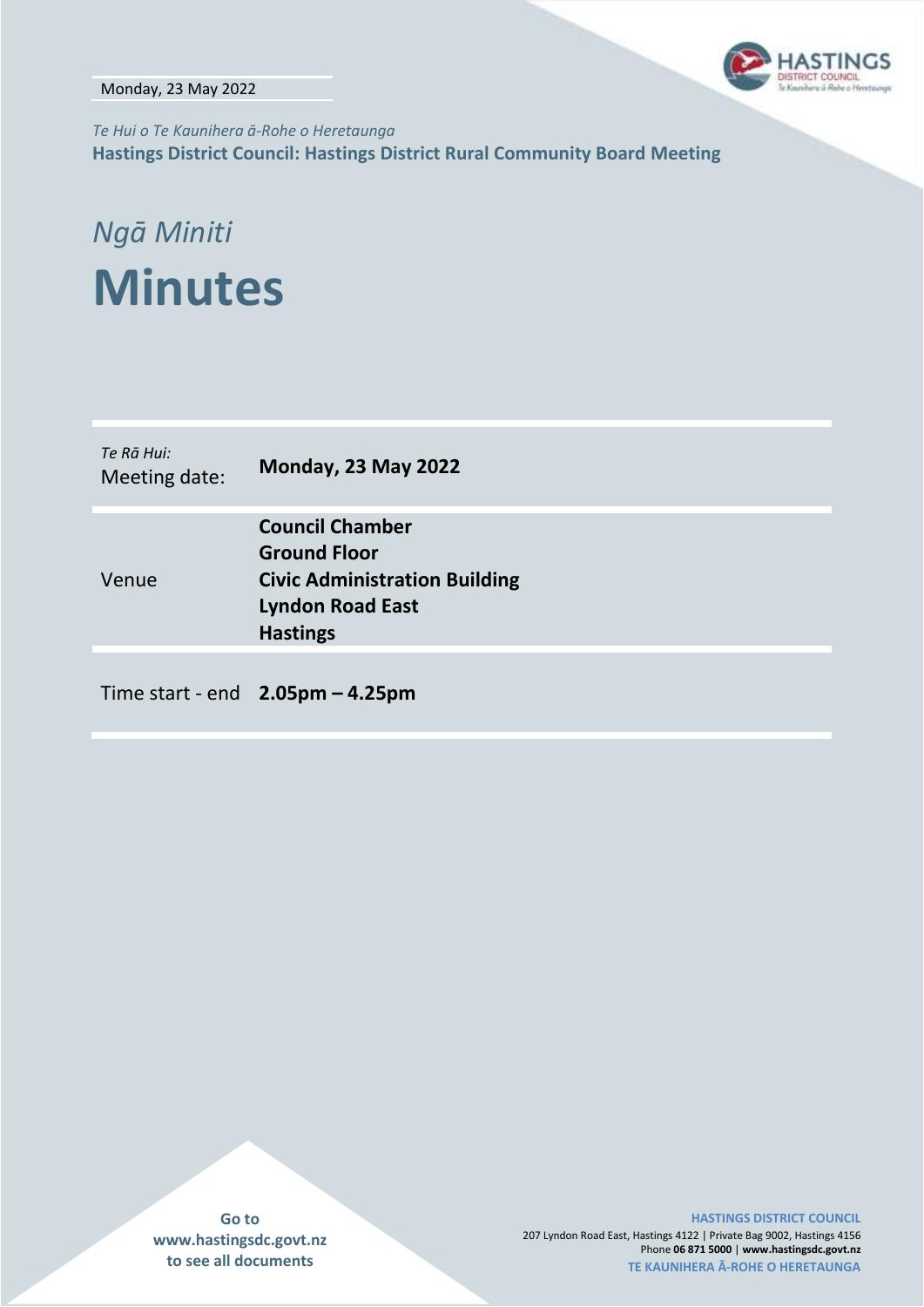

*Te Hui o Te Kaunihera ā-Rohe o Heretaunga* **Hastings District Council: Hastings District Rural Community Board Meeting**

### *Ngā Miniti* **Minutes**

### *Te Rārangi Upoko* **Table of Contents**

### **Item Page No.** 1. Apologies *– [Ngā Whakapāhatanga](#page-2-0)* 1 2. Conflicts of Interest - *[He Ngākau Kōnatunatu](#page-2-1)* 1 3. Confirmation of Minutes - *[Te Whakamana i Ngā Miniti](#page-3-0)* 2 4. [Update on Reserve Management Plan Process](#page-3-1) 2 5. [Update on Submissions to Draft Annual Plan](#page-3-1) 2 6. [Rural Community Recycling Stations Update](#page-4-0) 3 7. [Rural Transportation Activity Report](#page-4-0) 3 8. [Rural Community Board Submission to MPI Consultation on 'Managing exotic](#page-5-0)  [afforestation incentives'](#page-5-0) 4 9. [Minor Items -](#page-5-1) *Ngā Take Iti* 4 10. Urgent Items - *[Ngā Take WhakahihirI](#page-5-2)* 4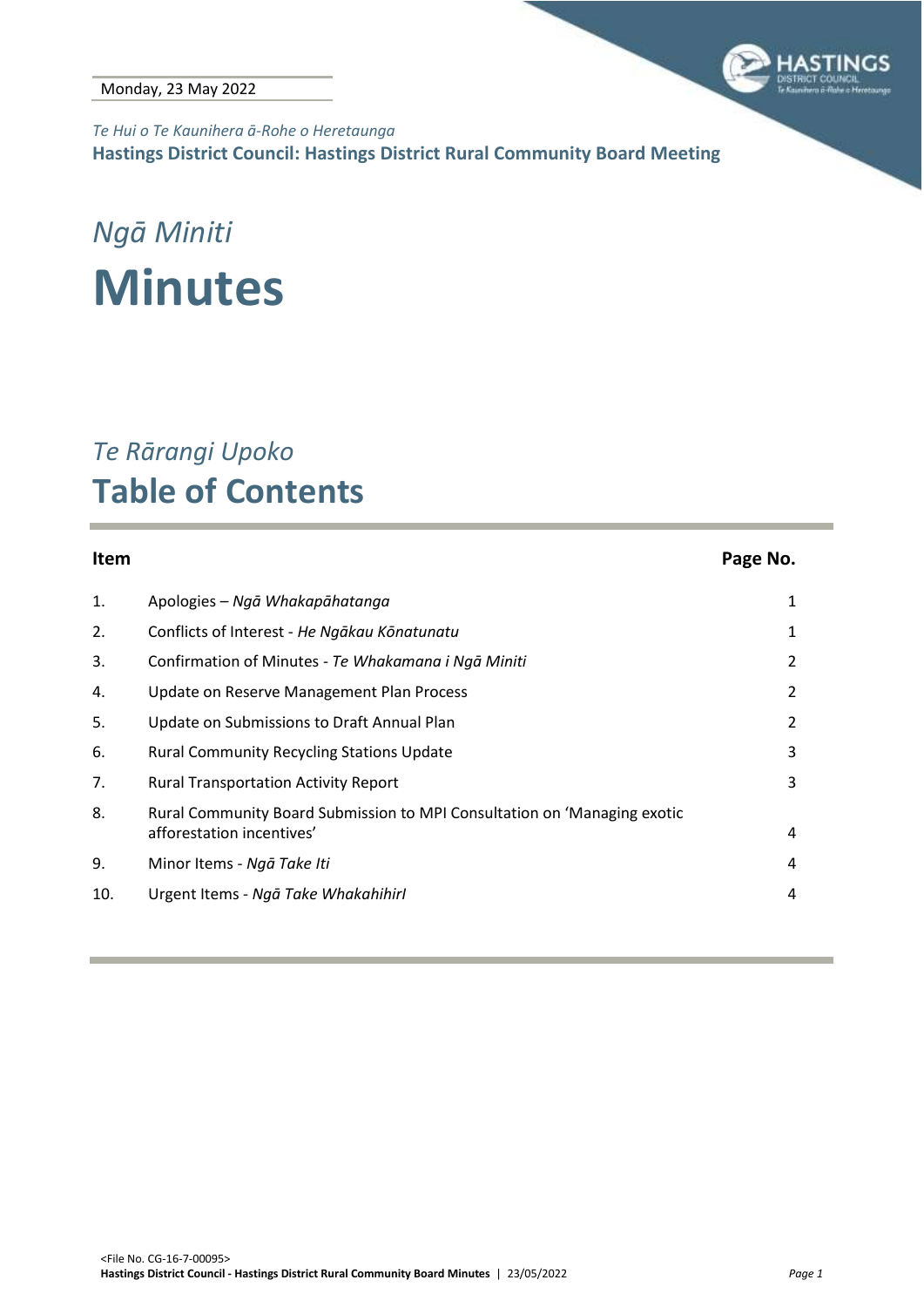

Monday, 23 May 2022

*Te Hui o Te Kaunihera ā-Rohe o Heretaunga* **Hastings District Council: Hastings District Rural Community Board Meeting**

# *Ngā Miniti* **Minutes**

| Kua Tae ā-tinana:<br>Present: | <b>Chair: Nick Dawson</b><br>Marcus Buddo, Sue Maxwell and Jonathan Stockley<br>Councillors Tania Kerr (Deputy Chair) and Sophie Siers                                                                                                                                                                                                                                                                                                                                                                                                         |
|-------------------------------|------------------------------------------------------------------------------------------------------------------------------------------------------------------------------------------------------------------------------------------------------------------------------------------------------------------------------------------------------------------------------------------------------------------------------------------------------------------------------------------------------------------------------------------------|
| Kua Tatū:<br>In attendance:   | Group Manager: Asset Management - Craig Thew<br><b>Transportation Manager - Jag Pannu</b><br>Public Spaces Planning Manager - Rachel Stuart<br>Strategy Manager - Lex Verhoeven<br>Solid Waste Operations & Contract Manager – Danny McClure<br>Transportation Operations Manager - Adam Jackson<br>Structural Assets & Project Manager - Anu Ileperuma<br>Transportation Asset Manager - Marius Van Niekerk<br>Manager: Democracy & Governance Services - Louise Stettner<br>Senior Advisor: Democracy & Governance Services - Vicki Rusbatch |
| Kei Konei:<br>Also present:   | Community & Safety Lead - Debbie Northe                                                                                                                                                                                                                                                                                                                                                                                                                                                                                                        |

#### <span id="page-2-0"></span>**1. APOLOGIES** *– NGĀ WHAKAPĀHATANGA*

#### Councillor Kerr/Councillor Siers

That an apology for absence from Youth Council Appointee William Duncan be accepted.

**CARRIED**

#### <span id="page-2-1"></span>**2. CONFLICTS OF INTEREST -** *HE NGĀKAU KŌNATUNATU*

The Chair reminded members to declare any conflicts of interest under the relevant item.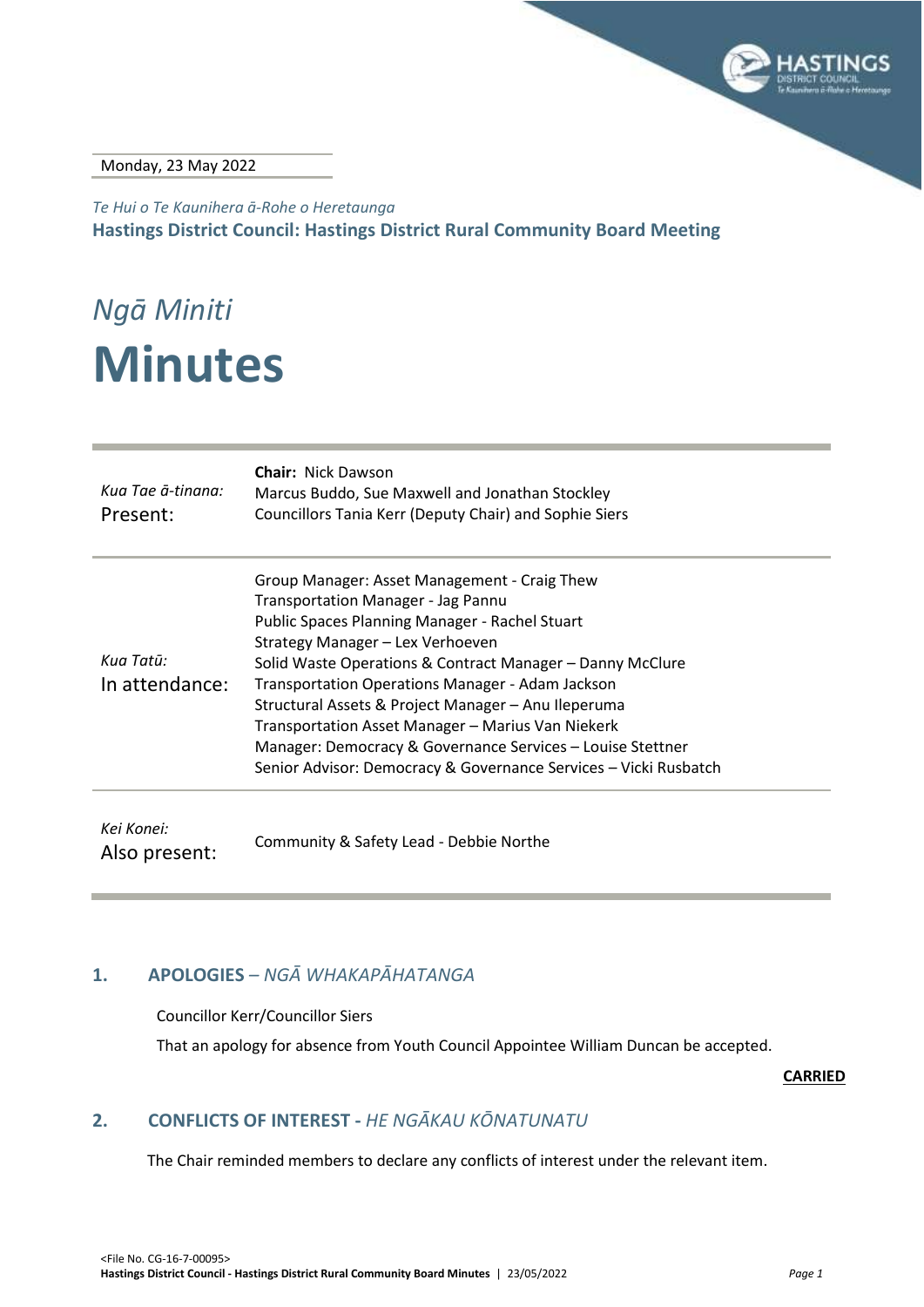

#### <span id="page-3-1"></span><span id="page-3-0"></span>**3. CONFIRMATION OF MINUTES -** *TE WHAKAMANA I NGĀ MINITI*

Mr Buddo/Councillor Kerr

That the minutes of the Hastings District Rural Community Board held Monday 14 February 2022 be confirmed as an accurate record.

CARRIED

#### **4. UPDATE ON RESERVE MANAGEMENT PLAN PROCESS**

(Document ref 22/140) (Presentation ref CFM-17-11-1-22-202)

Public Spaces Planning Manager, Rachel Stuart gave a presentation updating the Board on the process for the Reserve Management Plans for Eskdale Park, Frimley Park, and Tainui, Tanner, Tauroa, Hikanui and Keith Sands Grove, with particular focus on the Draft Eskdale Park Reserves Management Plan.

At the conclusion of the presentation Ms Stuart responded to questions from the meeting.

Councillor Siers/Mr Buddo

That the Hastings District Rural Community Board receive the report titled Update on Reserve Management Plan Process dated 23 May 2022.

CARRIED

#### **5. UPDATE ON SUBMISSIONS TO DRAFT ANNUAL PLAN**

(Document ref 22/151) (Tabled CG-16-7-00094)

Strategy Manager, Lex Verhoeven referred the meeting to the tabled submissions and responded to questions from the meeting. The Board's comments on the submissions were noted for consideration at the Council Meeting on 9 June.

Sub No. 39 Katherine Basher re New Tangoio subdivision planting

Sub No. 44 Polly Zachan re Request for upgrade/sealing of Pirau Road

Sub No. 51 Anonymous re Noise and air pollution in Ngātarawa Road

Sub No. 53 Richard Coles re Request for review of Waipātiki Reserve Management Plan

Sub No. 54 HB Federated Farmers re Rate increases and funding of showgrounds.

Sub No. 64 Stephanie Howard re Request funding for Okawa Stream Reserve (Crownthorpe Settlement Road)

Sub No. 65 Kiri Goodspeed (Te Pōhue Districts Charitable Trust) re Te Pōhue Hall; request for Reserve Management Plan for Te Pōhue Domain and funding for reserve maintenance.

Sub No. 76 Hayley Lawrence (Maungaharuru Tangitū Trust) – Request for support for installation of signage and pou at reserves at Panepaoa and Tangoio; and support for release of captive kaka chicks.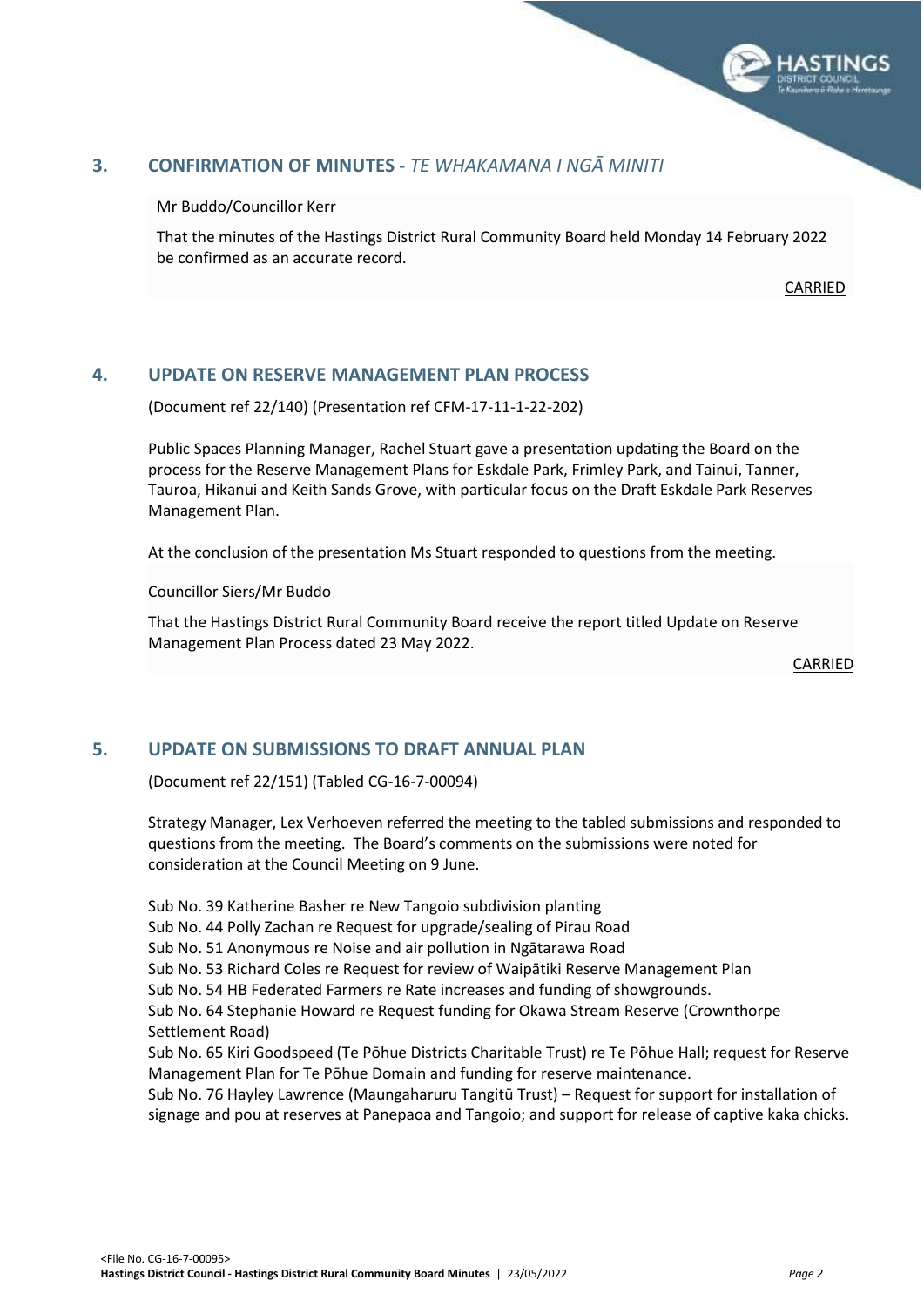

<span id="page-4-0"></span>Mrs Maxwell/Mr Stockley

- A) That the Hastings District Rural Community Board receive the report titled Update on Submissions to Draft Annual Plan dated 23 May 2022.
- B) That the Rural Community Board receive the submissions and that the comments of the Board be forwarded to the Council Meeting to be held on 9 June 2022.

CARRIED

#### **6. RURAL COMMUNITY RECYCLING STATIONS UPDATE**

(Document ref 22/142)

Solid Waste Operations & Contract Manager, Danny McClure presented the report.

Officers responded to questions from the meeting on potential impacts of the Government's Transforming Recycling/proposed Container Return Scheme on the Council's current recycling scheme.

Councillor Kerr/Councillor Siers

- A) That the Hastings District Rural Community Board receive the report titled Rural Community Recycling Stations Update dated 23 May 2022.
- B) That the Rural Community Board note the initiatives outlined in this report and provide feedback.
- C) That the Rural Community Board note that officers are continuing to work with the rural communities to identify suitable recycling site options and reinforce community education about recycling.
- D) That the Rural Community Board support the option to pause work on future initiatives until the outcome of the Government Transforming Recycling consultation is known.

CARRIED

#### **7. RURAL TRANSPORTATION ACTIVITY REPORT**

(Document ref 22/141; Separate Document ADM-01-6-5-22-578) (Presentation ref CG-16-7-00097)

Transportation Operations Manager, Adam Jackson presented the report and responded to questions from the meeting.

Structural Assets & Project Manager, Anu Ileperuma spoke to section 4.0 Bridge Update and responded to questions from the meeting.

Transportation Asset Manager – Marius Van Niekerk spoke to section 6.0 Rural Network Investment and gave a presentation – Sealed Road Investment Strategy Update.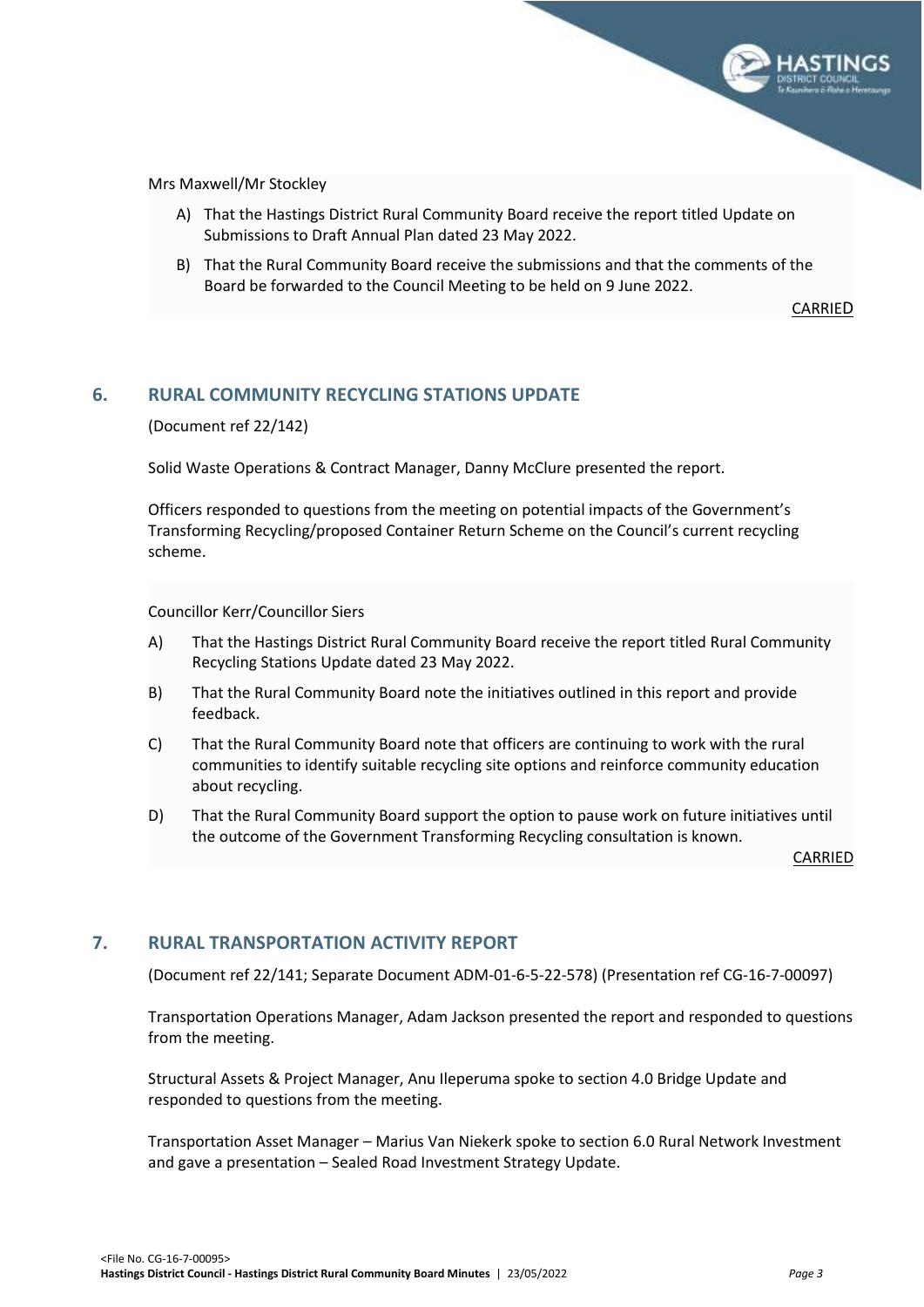

<span id="page-5-0"></span>Councillor Kerr/Mr Buddo

- A) That the Hastings District Rural Community Board receives the report titled Rural Transportation Activity Report dated 23 May 2022.
- B) That the Rural Community Board advise Council of their extreme concern at Waka Kotahi's under investment over 3 Long Term Plans.
- C) That the Rural Community Board recommend to Council that staff bring a report to Council (copy to Rural Community Board) which highlights the funding shortfall and the associated negative impacts and risks for the current transport network for current and future generations.
- D) That the Rural Community Board request that there be ongoing ownership, monitoring and evaluation and management of these risks at the senior management and governance level.

CARRIED

#### **8. RURAL COMMUNITY BOARD SUBMISSION TO MPI CONSULTATION ON 'MANAGING EXOTIC AFFORESTATION INCENTIVES'**

(Document ref 22/155; CG-16-7-00091)

Councillor Kerr spoke to this item.

Councillor Siers/Mrs Maxwell

- A) That the Hastings District Rural Community Board receive the report titled Rural Community Board Submission to MPI Consultation on "Managing exotic afforestation incentives" dated 23 May 2022.
- B) That the Rural Community Board endorse the attached submission (CG-16-7-00091) made on behalf of the Board to Government's "Managing exotic afforestation incentives" consultation.

CARRIED

#### <span id="page-5-1"></span>**9. MINOR ITEMS -** *NGĀ TAKE ITI*

There were no additional business items.

#### <span id="page-5-2"></span>**10. URGENT ITEMS -** *NGĀ TAKE WHAKAHIHIRI*

The Chair proposed that an additional meeting of the Rural Community Board be scheduled for 27 June 2022, following the Rural Halls Subcommittee Meeting. The reason for urgency was that there were matters that the Board would need to address before the next scheduled meeting of the Board, which would be held on 5 September 2022.